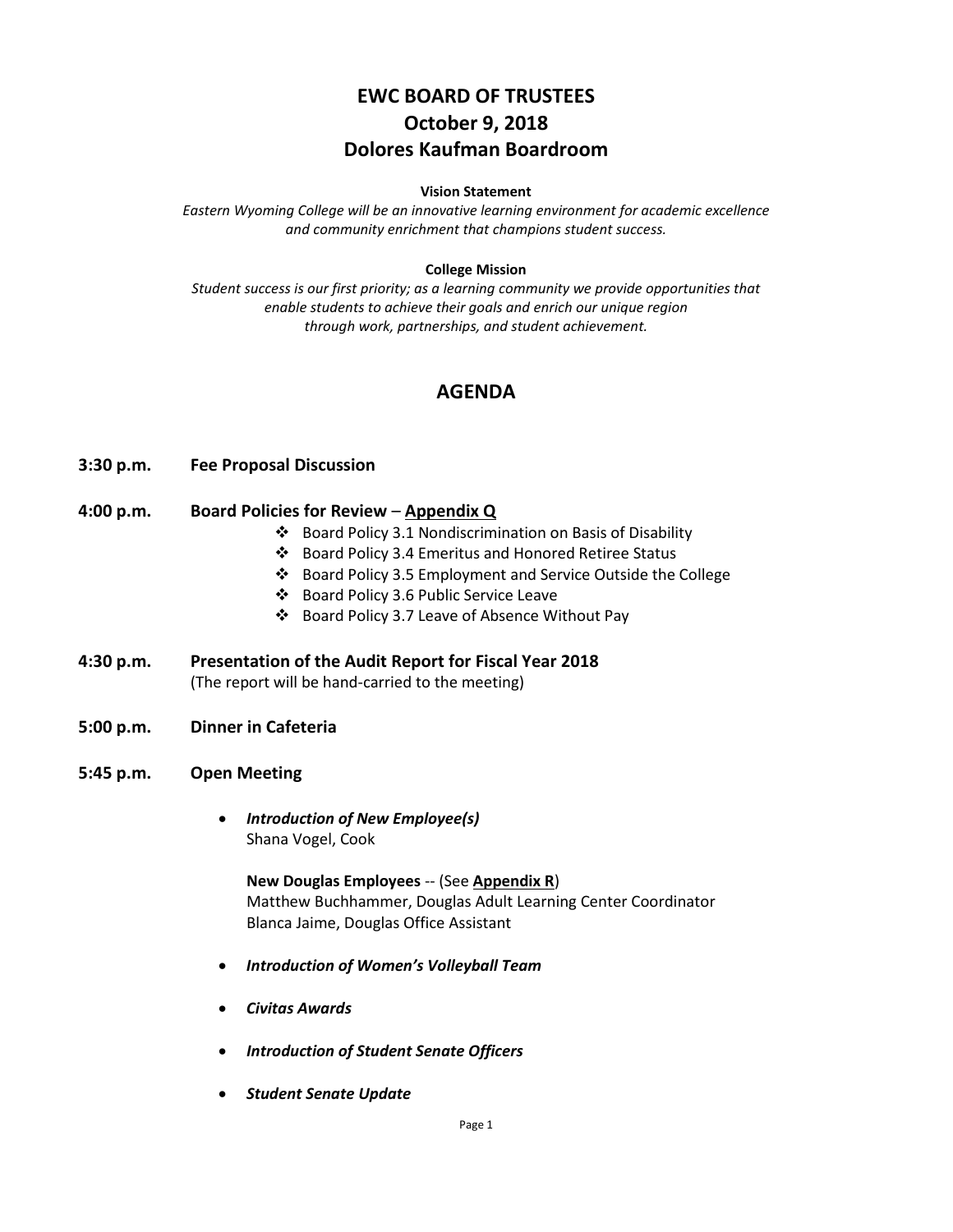- *Introduction of Visitors*
- *Open Forum:* Visitors and/or employees may provide comments to the Board of Trustees at this time.

### **Approve Agenda**

*Recommended Action: Motion to approve the agenda, as presented.*

### **President's Update**:

Please see **Appendix A** for the president's update.

### **Approve Consent Agenda** – **Appendix B**

*Trustees, please contact Dr. Travers with any questions prior to the board meeting.*

• **Approve Minutes**: *Please see Appendix B1 for the minutes from the September 11, 2018 meeting and executive session.*

*Prepared by Holly Branham, Executive Assistant to the President/Board of Trustees*

### *Recommended Action: Motion to approve the consent agenda, as presented.*

### **Action Items**

**Approve Financial Report** Please see **Appendix C** for the written financial report. *Prepared by Mr. Kwin Wilkes, Vice President for Administrative Services*

### *Recommended Action: Motion to approve the financial report, as presented.*

### **Approve Revisions to Board Policy 1.2 College Board Meeting on First Reading**

At the September work session, the Board of Trustees reviewed Board Policy 1.2 and determined a small revision was needed. Please see **Appendix D** for the policy and recommended change.

# *Recommended Action: Motion to approve on First Reading the revisions to Board Policy 1.2 College Board Meeting, as presented.*

# **Approve on First Reading Revisions to Board Policy 3.0 Equal Employment Opportunity Policy Statement**

HR respectfully requests the Board consider on first reading the revisions to Board Policy 3.0, Equal Employment Opportunity Policy Statement as discussed at the September 2018 Work Session. The proposed revisions are in accordance with federal laws and are taken directly from the US Equal Employment Opportunity Commission. Please see **Appendix E** for a copy of the proposed new policy.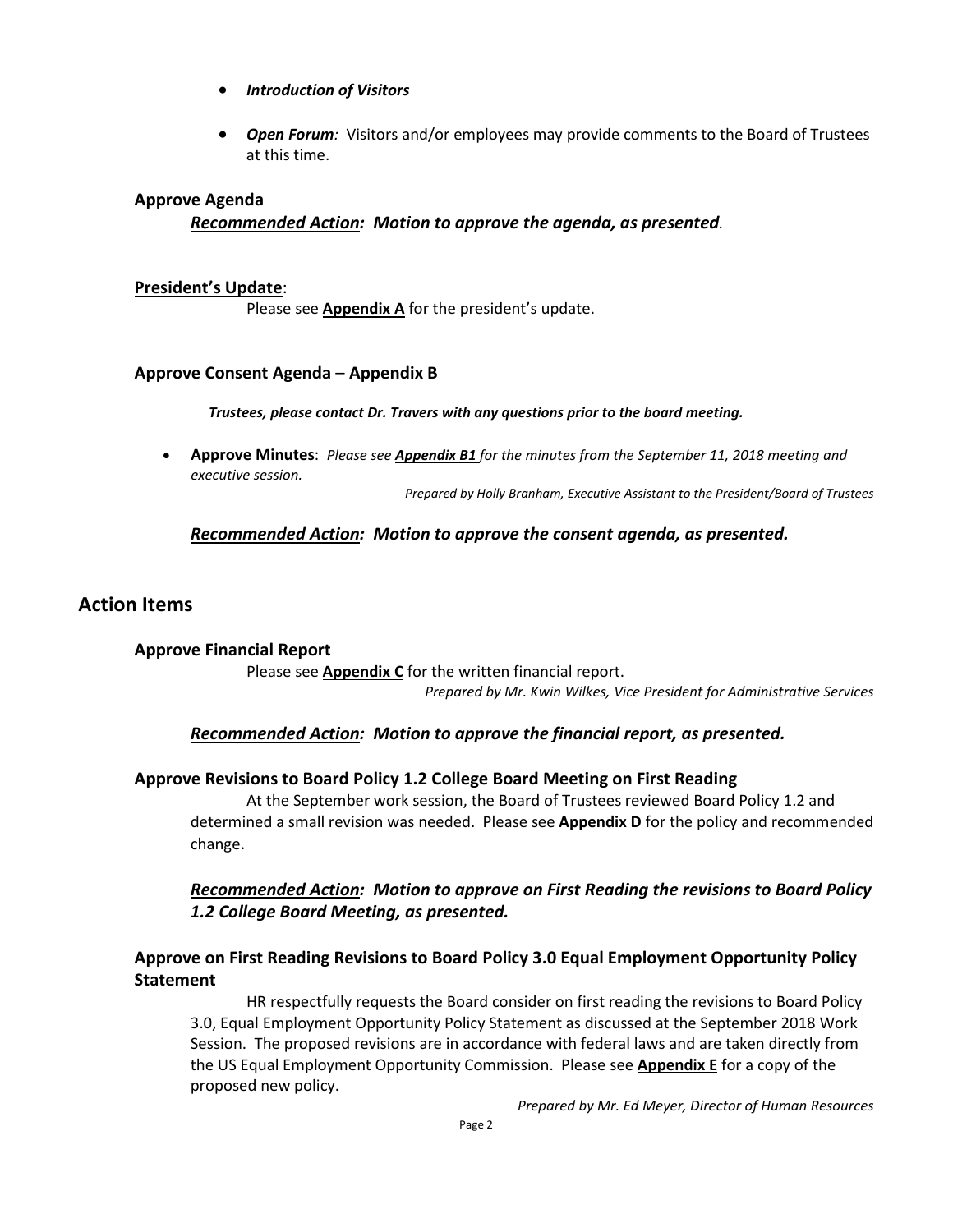### *Recommended Action: Motion to approve on first reading the revisions to Board Policy 3.0 Equal Employment Opportunity Policy Statement, as presented.*

# **Information Items**

### **Staff Alliance Update**:

The Staff Alliance is committed to a more active role in supporting the College and its mission by making positive contributions in areas where the Alliance thinks it can be most helpful and effective. To that end, the Staff Alliance recently voiced concerns and suggestions to the President's Leadership Team concerning transparency, safety and security, and compensation. The Staff Alliance is also currently working on a contribution to the College's Strategic Planning process, specifically in the area of employee engagement.

Please see **Appendix F** for the Staff Alliance Spotlight.

*Prepared by Mr. Court Merrigan, Staff Alliance President*

#### **Student Services Update:**

Please see **Appendix G** for the Student Services update. *Prepared by Dr. Don Appiarius, Vice President for Student Services*

#### **Academic Services Update:**

Please see **Appendix H** for the Academic Services update.

*Prepared by Mr. Roger Humphrey, Vice President for Academic Services*

o **Day Ten Fall On-Campus Enrollment Report**: The Day Ten fall on-campus enrollment report can be found in **Appendix I**.

*Presented by Mr. Roger Humphrey, Vice President for Academic Services*

o **Library/Media Services Annual Report for Academic Year 2017-18**: Please see **Appendix J** for the Library/Media Services report.

*Prepared by Ms. Casey Debus, Library Director*

#### **College Relations Update**:

Please see **Appendix K** for the College Relations update.

*Prepared by Ms. Tami Afdahl, Director of College Relations*

### **Construction Projects and Major Maintenance Update**:

Please see **Appendix L** for current construction projects and major maintenance projects. *Prepared by Mr. Kwin Wilkes, Vice President for Administrative Services and Mr. Keith Jarvis, Director of Physical Plant*

### **Douglas Campus Update**:

Please see **Appendix M** for the Douglas Campus update.

*Prepared by Ms. Margaret Farley, Associate Vice President for Converse County*

#### **Faculty Senate Update**:

Please see **Appendix N** for the update from Faculty Senate.

*Prepared by Ms. Kelly Strampe, Faculty Senate President*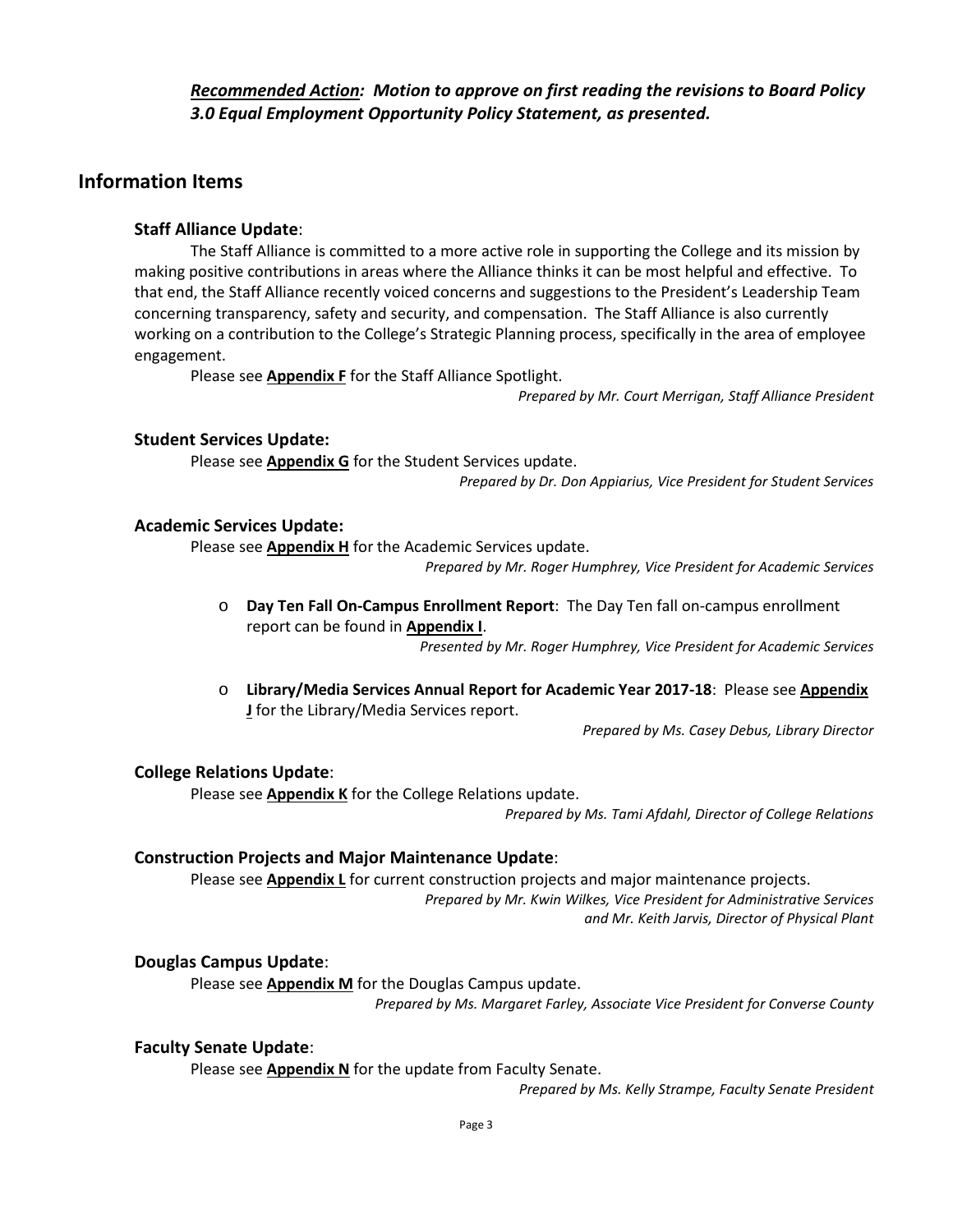### **Human Resources Update**:

Please see **Appendix O** for the HR update.

*Prepared by Mr. Edward Meyer, Director of Human Resources*

### **Institutional Development Update**:

Please see **Appendix P** for the Development update.

*Prepared by Mr. John Hansen, Director of Institutional Development*

### **Trustee Topics**

### **Upcoming Events Reminder:**

- Board Conducts President's Evaluation in Executive Session at November Board meeting
- December 14 All Day Board Orientation/Strategic Planning Session

### **Executive Session – Personnel**

*Recommended Action: Motion to approve adjourning to executive session to discuss personnel.*

**Adjournment**